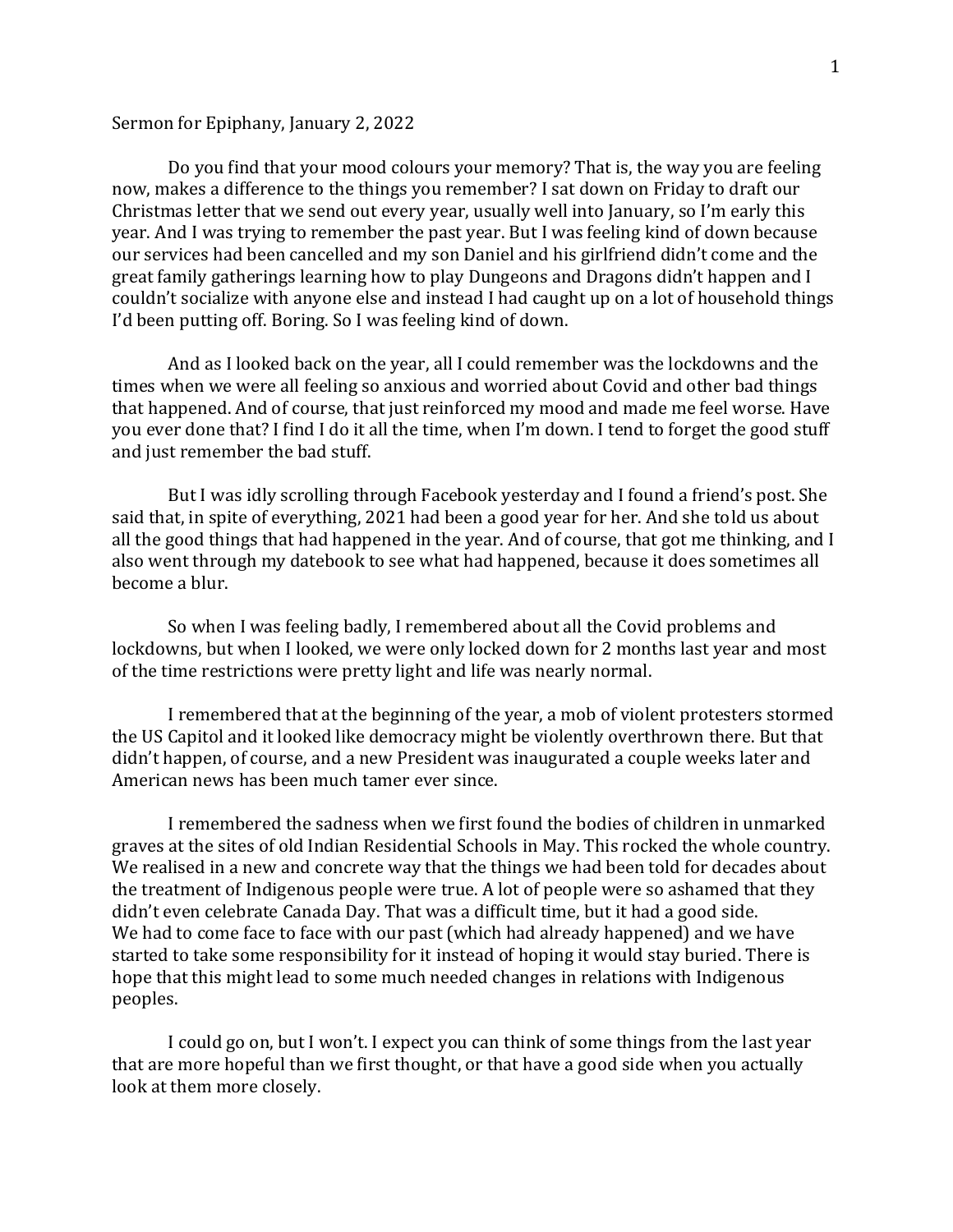On a personal note, I started this year with my Mom waiting for results from her lumpectomy and discovering she needed a full mastectomy. It was a nerve-wracking time and she was slow to recover. But she has recovered and her doctor said she probably wouldn't have any further problems. Now that's good news.

Our dear old kitty, Jessie, died in July of old age. She was 17. Shortly before she died, she managed to kill a rat. I don't know how. She was sitting on the patio sunning herself. She was pretty much completely deaf and arthritic. I figure it must have run across her paws, really slowly, but she did get it and brought it in. Her swan song. She died shortly after. We were really sad for a while, but now we have two kittens, Simon and Jeremy, and they bring us such joy. While wreaking havoc in our house.

And although we didn't see Daniel this Christmas, we had a great visit with him and the other kids this summer in our newly renovated cottage. Come to think of it, the very fact that we have a cottage and have a good time with our family when we gather is cause for much gratitude.

Life this year has been good, in spite of Covid and the very real problems it brought. There have been many times of quiet contentment, times of joyful reunions, times of simple gratitude for all that is so good in our lives. And there is so much, isn't there? As a rule, I never tell people to count their blessings, because I know that when people tell me that, I don't like it. Usually what they mean is to stop complaining. But every now and then, I do look back and count my blessings, contemplate the things I'm so grateful for. And there are so many of them.

Reading my friend's Facebook post completely flipped my mood. I realised it had been a good year, in so many ways. And yes, it is disappointing and worrying that we are again locked down, and yes, that is likely to affect our mental and emotional health, as it has before. And we need to be aware of that. And we need to take steps to stay well. I've never been much given to Pollyanna views of the world where everything is completely rosy. We need to see the problems that are out there and we need to do what we can to make those things better. But we don't need to kind of wallow in them, which I am somewhat prone to do when I'm feeling down. And we shouldn't lose sight of the good stuff just because there are also problems.

That got me thinking about Mary and Joseph. That young couple had quite a few problems. Early on, Mary had accepted a call from God to be the mother of the Messiah and it had caused some problems with Joseph. That got smoothed out. Then the Emperor decided they needed to go back to their home towns to register, so they're walking about 90 miles while Mary is 9 months pregnant and their child is born in a barn. Rough shepherds come crowding in shortly afterwards, which I expect was a bit scary at first. A bit later these strange, rich Gentile Magi show up, bearing gifts. Oh, and a hint that they've messed up and Herod is now likely to be after the young family. So they flee to Egypt. I can just imagine them asking themselves, "What next? It's just one thing after another." But of course, in the midst of all that, they had Jesus, their baby and the world's Saviour.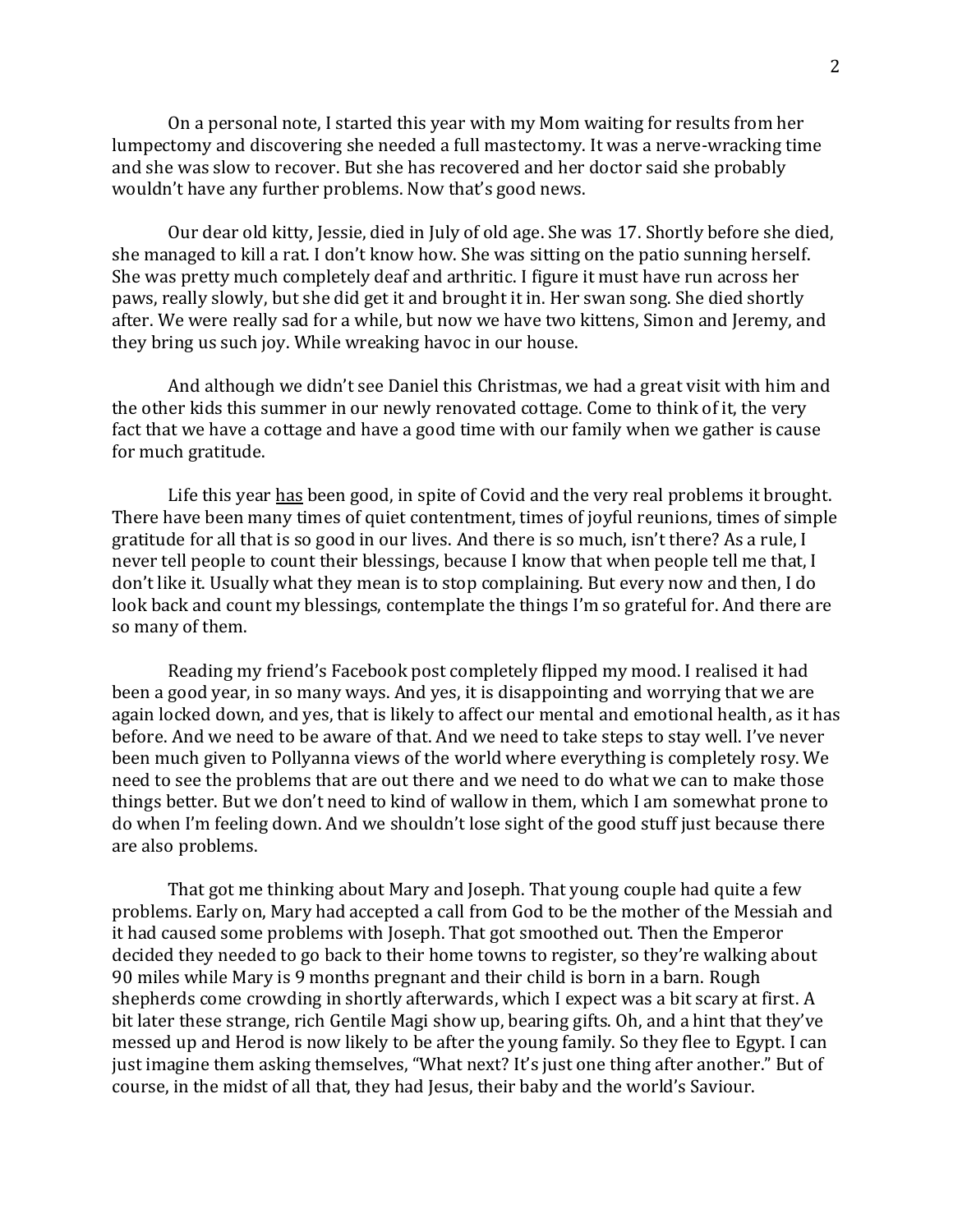Life is like that, isn't it? Good and bad woven together. Here come the Magi with rich gifts, so that they shouldn't have to worry about money ever again. But they also roused Herod's wrath, so Mary and Joseph have to flee. The Magi brought the trouble on them, inadvertently, but also its solution, because they could afford to flee to Egypt.

So often our lives are like that. Bad things happen, then good things happen. Sometimes it's hard to tell which is which. Because so often things have a good side and a bad side. Like this lockdown, which we all hate. But it has kept our numbers from skyrocketing. The technology that has caused us so much stress but which is now keeping us together during this lockdown. Families, where we so often find our biggest problems and our biggest support and love. Life is so full of bad and good, difficult and easy, that it's hard to say what was a good time or a bad time, a good year or a bad year.

You know I really like the daily word from the Brothers of St. John the Evangelist. One of them a couple days ago, from Br. Curtis Almquist, really stood out for me. He said this:

You have been given the light and life and love of Jesus to transform your own darkness and the darkness of the world in which you live. In your touch, your words, your presence, you have been given power by Jesus. God Emmanuel is with you. Jesus abides with you. That's his promise, always, even to the end of the world.

Which is like what my friend said, "2022 will be a good year because we have the power to make it a good year." So what I've come around to, is thinking that in the darkness that I so often see around me and within me, my job is to shine Jesus' light. I don't have to make that light. It's God's light and given to me freely. I don't have to do anything much. I just have to open the shutters of my soul and let it shine out. It just does that. And by that light, I can see light and I can see the potential for more light.

What this means in practical terms is that when I see someone hurting, I can be kind to them, maybe listen to them. When I see someone hungry, I can feed them. When I see injustice, I can speak out. I can treat other people kindly and considerately. I can show compassion. When someone is rude to me, I can forgive them and be kind back.

In this way, we are doing our bit to bring more light to a world that is already full of light but still has shadows as well. We are doing our bit to bring more love to a world that is already full of love, but still has anger and fear and hatred and wounded people as well. We are doing our bit to bring more joy and more peace to a world that has plenty of it, but could use a bit more.

Epiphany is about shining light. That's what Epiphany means. Shining out. At Epiphany, the light of Jesus shined on the Gentile Magi, just as it had shined on the Jewish shepherds. We are all included. God's light just does shine, like the sun, without making any distinctions about who deserves it or doesn't. And on this feast of Epiphany, we are reminded that we, too, are to shine light, Jesus' light, on everyone we meet.